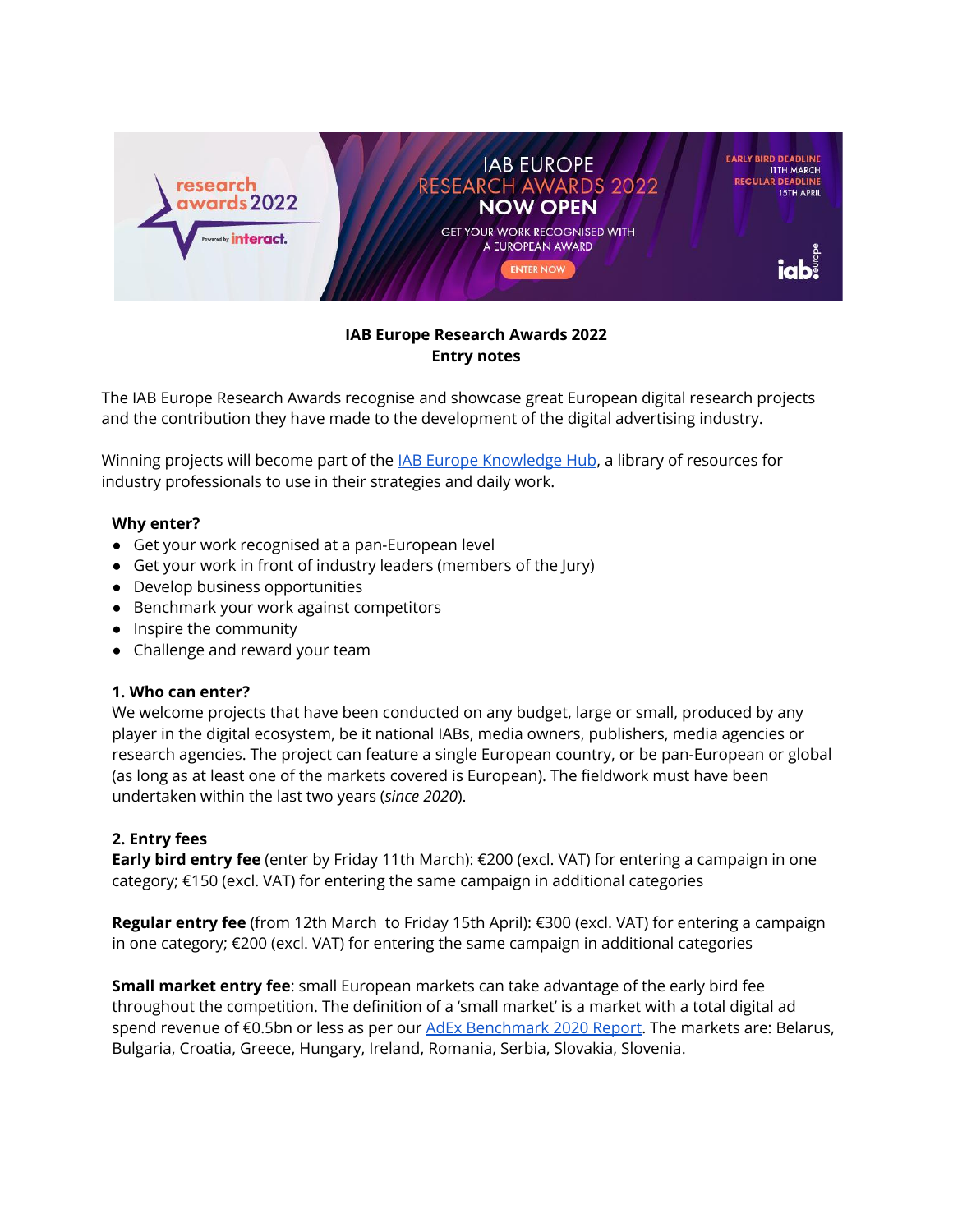# **3. Entry timelines**

Entries open: 7th February Early bird deadline: 11th March Regular deadline: 15th April

# **Entries will need to be submitted online via the Eventora platform:**

- **● Main [Research](https://www.eventora.com/en/Events/research-awards-europe-2022/Submissions/CreateInitial/aa3a4b08-23bd-4df0-bf05-813db1d0e3e6) Awards entry form**
- **● Research Awards - Digital [Researcher](https://www.eventora.com//en/Events/research-awards-europe-2022-person/Submissions/Create) of the year entry form**

## **4. Categories and judging criteria**

The jury will be looking out for projects with clear, straightforward results that can easily be translated into messages and action tips for the digital industry and advertisers.

| Category                                                   | <b>Category description</b>                                                                                                                                                | Judging criteria                                                                                                                                                                                                                                                                                                                                                                                                                                                                                                                             |
|------------------------------------------------------------|----------------------------------------------------------------------------------------------------------------------------------------------------------------------------|----------------------------------------------------------------------------------------------------------------------------------------------------------------------------------------------------------------------------------------------------------------------------------------------------------------------------------------------------------------------------------------------------------------------------------------------------------------------------------------------------------------------------------------------|
| <b>Brand</b><br><b>Advertising</b><br><b>Effectiveness</b> | Projects that demonstrate the<br>contribution of digital advertising to<br>brand key performance indicators<br>(KPIs) such as awareness, purchase<br>intent or perception. | Each criteria is weighted equally and will be scored<br>out of 5.<br>Robust methodology<br>$\bullet$<br>Clear results<br>$\bullet$<br>Efficiency and impact - how the results have<br>$\bullet$<br>been cost effective, returned the investment<br>in the research and influenced marketing and<br>business practice<br>Innovative subject matter - exploring new<br>topics<br>Significance - how the results have an effect<br>on the digital advertising business<br>Full explanation - no supposition should be<br>needed from the judges |
| Consumer<br><b>Attitudes and</b><br><b>Behaviour</b>       | Projects that shed light on<br>consumer media consumption,<br>their views on digital media and<br>what this means for the advertiser.                                      | Each criteria is weighted equally and will be scored<br>out of 5.<br>Robust methodology<br>Clear results<br>$\bullet$<br>Efficiency and impact - how the results have<br>$\bullet$<br>been cost effective, returned the investment<br>in the research and influenced marketing and<br>business practice<br>Innovative subject matter - exploring new<br>topics<br>Significance - how the results have an effect<br>on the digital advertising business<br>Full explanation - no supposition should be<br>needed from the judges              |
| <b>Cross-Media</b><br><b>Measurement</b>                   | Projects that demonstrate the<br>application of cross-media<br>measurement, this could include                                                                             | Each criteria is weighted equally and will be scored<br>out of 5.<br>Robust methodology<br>$\bullet$                                                                                                                                                                                                                                                                                                                                                                                                                                         |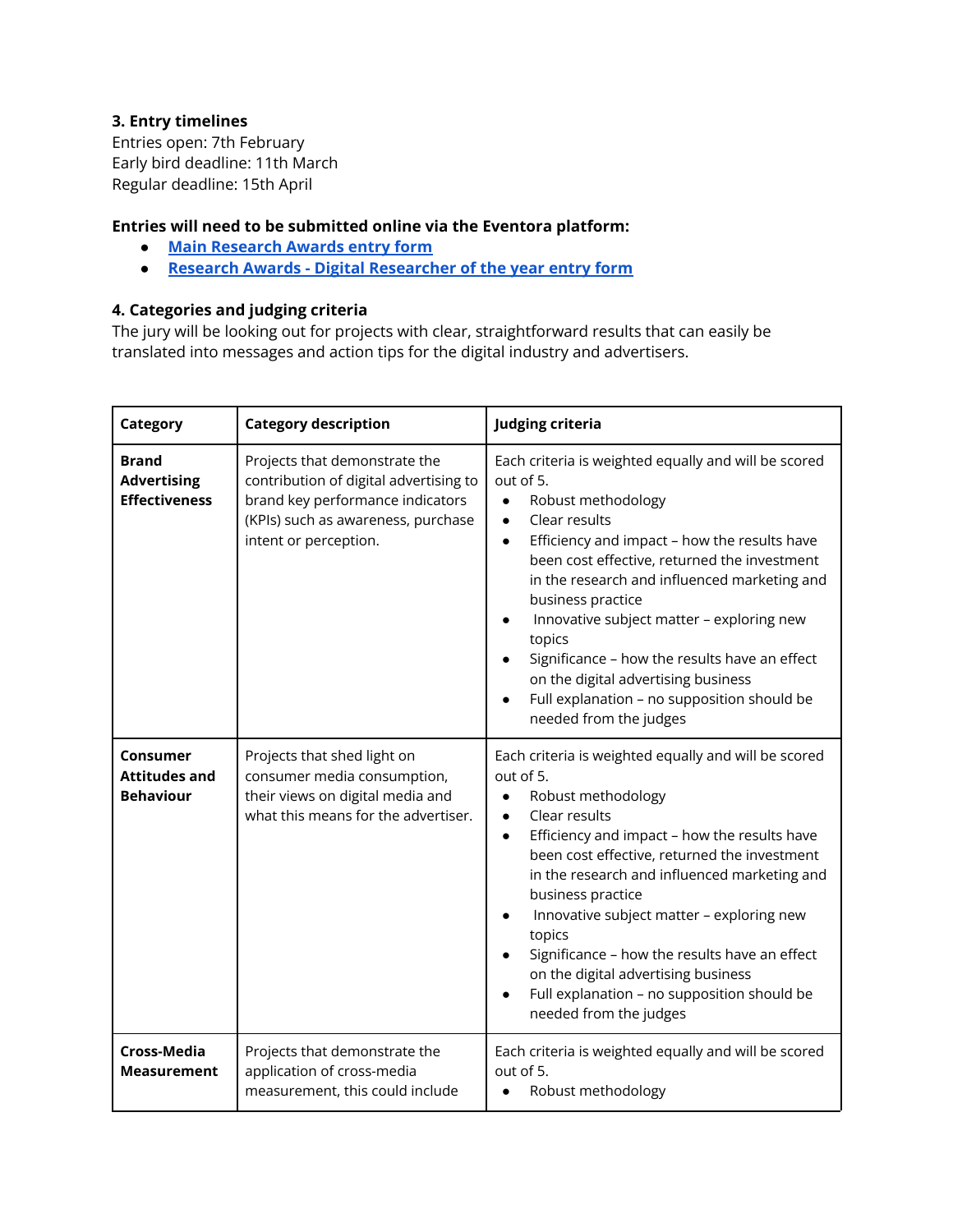|                                                        | measurement of audiences, brand<br>or sales metrics across media or<br>screens.                                                                                                | Clear results<br>Efficiency and impact - how the results have<br>been cost effective, returned the investment<br>in the research and influenced marketing and<br>business practice<br>Innovative subject matter - exploring new<br>topics<br>Significance - how the results have an effect<br>on the digital advertising business<br>Full explanation - no supposition should be<br>needed from the judges                                                                                                                      |
|--------------------------------------------------------|--------------------------------------------------------------------------------------------------------------------------------------------------------------------------------|---------------------------------------------------------------------------------------------------------------------------------------------------------------------------------------------------------------------------------------------------------------------------------------------------------------------------------------------------------------------------------------------------------------------------------------------------------------------------------------------------------------------------------|
| <b>Digital</b><br><b>Advertising</b><br><b>Formats</b> | Projects that include results on the<br>consumer receptivity to or<br>campaign effectiveness of specific<br>digital advertising formats (i.e.<br>video, display, social etc.). | Each criteria is weighted equally and will be scored<br>out of 5.<br>Robust methodology<br>$\bullet$<br>Clear results<br>$\bullet$<br>Efficiency and impact - how the results have<br>been cost effective, returned the investment<br>in the research and influenced marketing and<br>business practice<br>Innovative subject matter - exploring new<br>topics<br>Significance - how the results have an effect<br>on the digital advertising business<br>Full explanation - no supposition should be<br>needed from the judges |
| Data<br><b>Effectiveness</b>                           | Research that demonstrates how<br>data (first, second or third) can<br>improve digital advertising<br>campaign performance.                                                    | Each criteria is weighted equally and will be scored<br>out of 5.<br>Robust methodology<br>Clear results<br>Efficiency and impact - how the results have<br>been cost effective, returned the investment<br>in the research and influenced marketing and<br>business practice<br>Innovative subject matter - exploring new<br>topics<br>Significance - how the results have an effect<br>on the digital advertising business<br>Full explanation - no supposition should be<br>needed from the judges                           |
| Research<br>Innovation                                 | Projects that encompass new and<br>ground-breaking approaches to<br>research methodology, data                                                                                 | Each criteria is weighted equally and will be scored<br>out of 5.<br>Robust methodology                                                                                                                                                                                                                                                                                                                                                                                                                                         |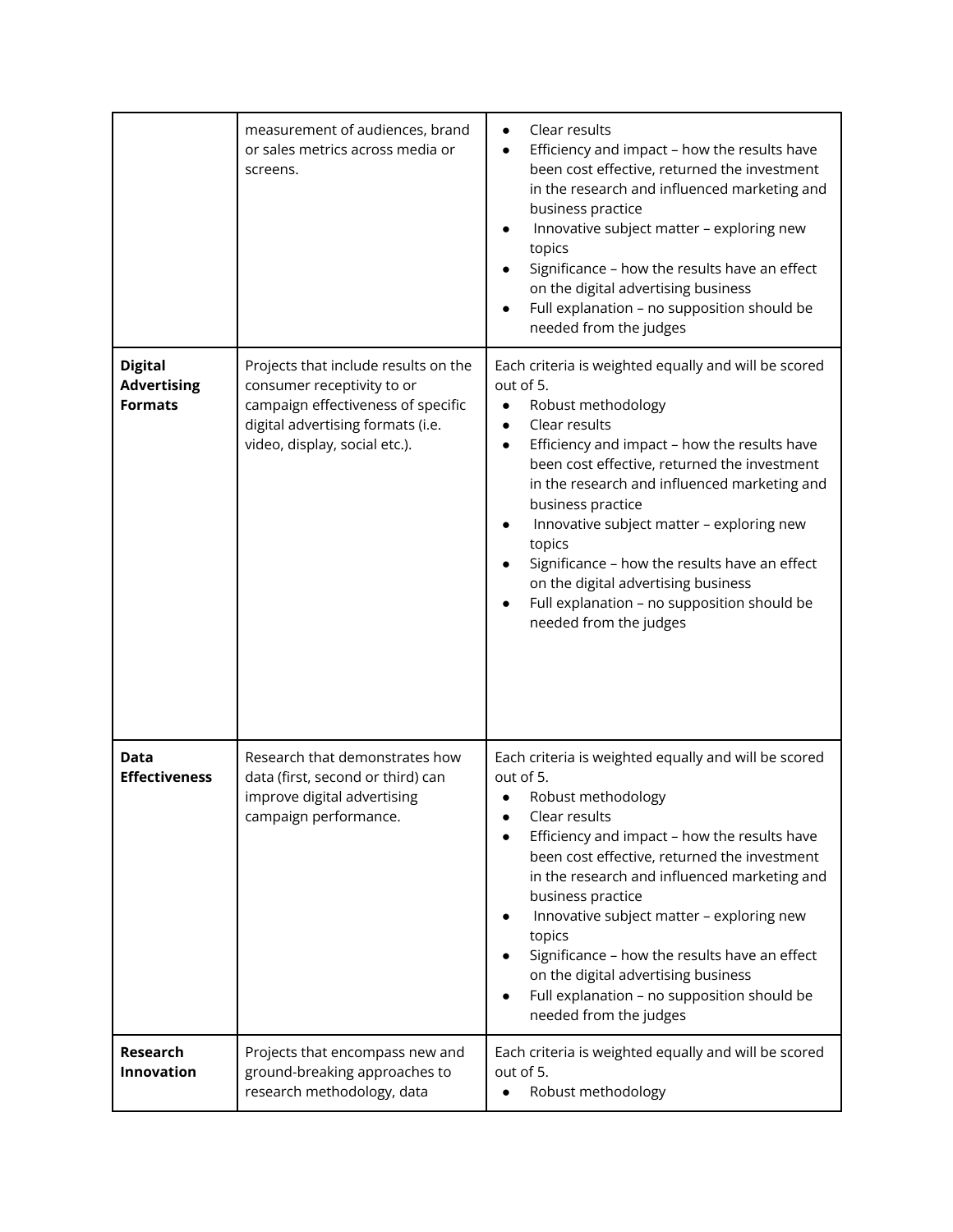|                                                                               | science or analysis, who is resetting<br>their research toolkit around the<br>new privacy paradigm.                                                                                                                                            | Clear results<br>$\bullet$<br>Efficiency and impact - how the results have<br>$\bullet$<br>been cost effective, returned the investment<br>in the research and influenced marketing and<br>business practice<br>Innovative subject matter - exploring new<br>topics<br>Significance - how the results have an effect<br>on the digital advertising business<br>Full explanation - no supposition should be<br>needed from the judges                                                                                                         |
|-------------------------------------------------------------------------------|------------------------------------------------------------------------------------------------------------------------------------------------------------------------------------------------------------------------------------------------|----------------------------------------------------------------------------------------------------------------------------------------------------------------------------------------------------------------------------------------------------------------------------------------------------------------------------------------------------------------------------------------------------------------------------------------------------------------------------------------------------------------------------------------------|
| <b>Audience</b><br><b>Measurement</b>                                         | Projects that have contributed a<br>significant development into how<br>digital audiences are measured.<br>This might be within a market,<br>apply to a specific audience group<br>or the measurement of audiences<br>across specific devices. | Each criteria is weighted equally and will be scored<br>out of 5.<br>Robust methodology<br>$\bullet$<br>Clear results<br>$\bullet$<br>Efficiency and impact - how the results have<br>$\bullet$<br>been cost effective, returned the investment<br>in the research and influenced marketing and<br>business practice<br>Innovative subject matter - exploring new<br>topics<br>Significance - how the results have an effect<br>on the digital advertising business<br>Full explanation - no supposition should be<br>needed from the judges |
| <b>Best Use of</b><br><b>Research</b><br><b>Budget</b>                        | Projects that have made use of a<br>specified limited budget for a piece<br>of research. Please ensure the<br>budget range is specified.                                                                                                       | Each criteria is weighted equally and will be scored<br>out of 5.<br>Robust methodology<br>Clear results<br>$\bullet$<br>Efficiency and impact - how the results have<br>$\bullet$<br>been cost effective, returned the investment<br>in the research and influenced marketing and<br>business practice<br>Innovative subject matter - exploring new<br>topics<br>Significance - how the results have an effect<br>on the digital advertising business<br>Full explanation - no supposition should be<br>needed from the judges              |
| <b>Digital</b><br><b>Advertising</b><br>and Marketing<br>Industry<br>Insights | Research projects that have<br>delivered new insight and learnings<br>about the digital advertising<br>industry.                                                                                                                               | Each criteria is weighted equally and will be scored<br>out of 5.<br>Robust methodology<br>$\bullet$<br>Clear results<br>$\bullet$<br>Efficiency and impact - how the results have<br>been cost effective, returned the investment<br>in the research and influenced marketing and                                                                                                                                                                                                                                                           |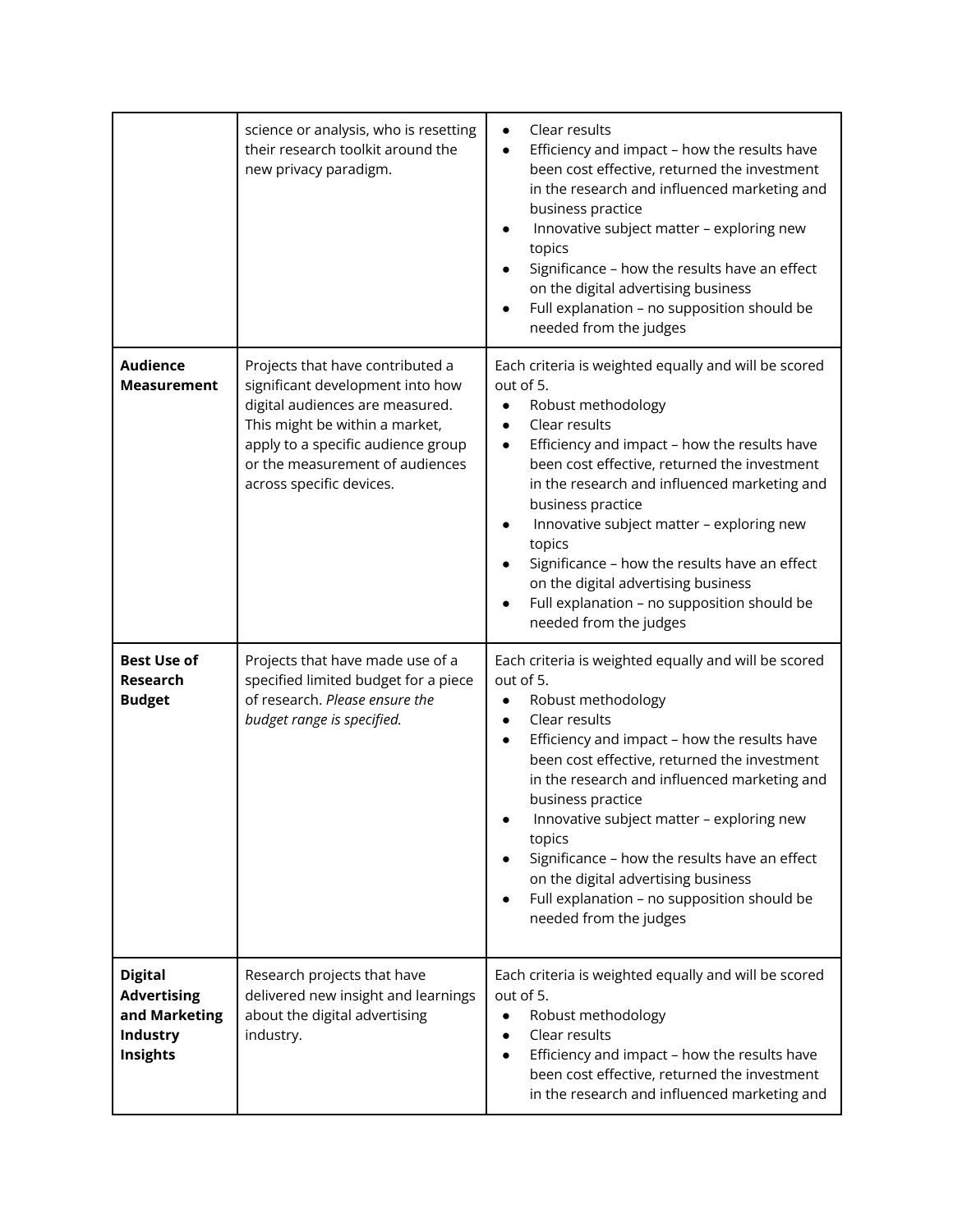|                                                    |                                                                                                              | business practice<br>Innovative subject matter - exploring new<br>$\bullet$<br>topics<br>Significance - how the results have an effect<br>$\bullet$<br>on the digital advertising business<br>Full explanation - no supposition should be<br>$\bullet$<br>needed from the judges |
|----------------------------------------------------|--------------------------------------------------------------------------------------------------------------|----------------------------------------------------------------------------------------------------------------------------------------------------------------------------------------------------------------------------------------------------------------------------------|
| <b>Digital</b><br><b>Researcher of</b><br>the Year | To acknowledge outstanding<br>contributors in the field of digital<br>advertising and marketing<br>research. | Each criteria is weighted equally and will be scored<br>out of 5.<br>Leadership<br>Experience<br>Results                                                                                                                                                                         |

## **5. Judging process**

- 1. Judges give a score against each criteria for each entry.
- 2. These are then combined to create an overall score for each entry.
- 3. All judges' scores are totalled and the highest scoring entries will determine the shortlist.
- 4. Judges meet to discuss the highest scoring entries and then agree on a Gold, Silver and Bronze award for each category.

The judging will take place throughout April and May. If the judges require further information on some of the shortlisted projects, those requests will be sent out in April or May.

The 2022 winners will be announced in early June and trophies will be mailed to the recipients.

# **6. Entry requirements**

For full entry requirements please see the entry forms online:

- Main [Research](https://www.eventora.com/en/Events/research-awards-europe-2022/Submissions/CreateInitial/67eff5af-a1f0-4e1d-8310-13baa9ced6e8) Awards entry form
- Research Awards Digital [Researcher](https://www.eventora.com/en/Events/research-awards-europe-2022-person/Submissions/CreateInitial/014c028f-9173-4beb-a388-2823f95d83e9) of the year entry form

Entrants are required to describe how the entry fulfils the criteria (outlined above) and can also upload supporting assets, e.g. PDF files.

## **7. Communications and confidentiality**

One of the aims of this competition is to share good practice with the industry. There may be opportunities to do this through:

- Press releases
- Presentations and webinars
- Social media communications
- Being featured in IAB Europe's Knowledge Hub
- Being shared on WARC.com (World Advertising Research Centre)

Please note that by entering you are confirming that you have obtained the relevant permissions from any parties involved, both to submit the entry and for IAB Europe and its partners to use the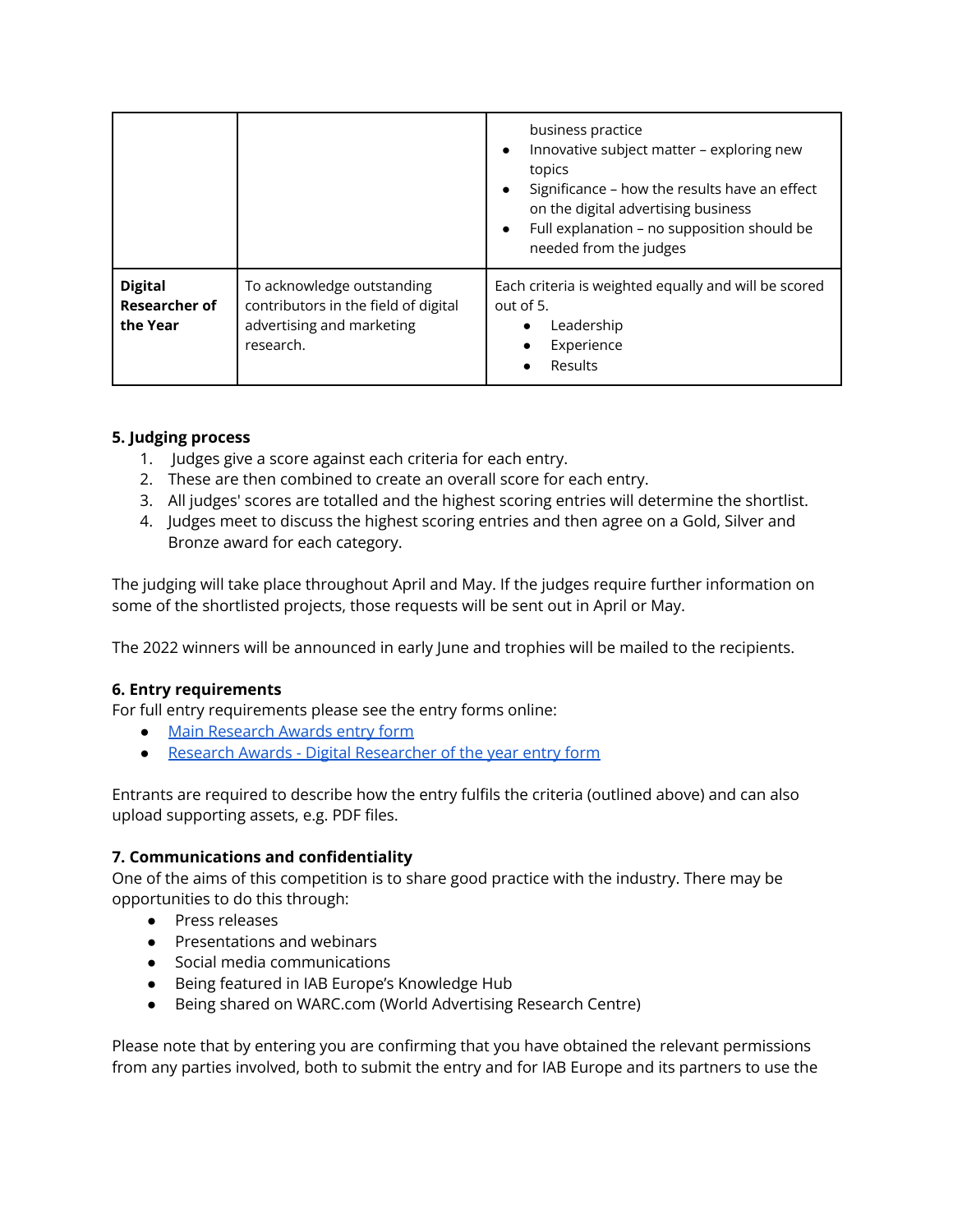summary and additional assets provided. We will seek explicit permission to use any of the detailed text contained within the entry form.

If you are particularly interested in communications opportunities, please indicate this on the entry form and supply appropriate contact details.

### **8. Contact**

For more information, please contact Lauren Wakefield [\(wakefield@iabeurope.eu\)](mailto:wakefield@iabeurope.eu), Marie-Clare Puffett [\(puffett@iabeurope.eu\)](mailto:puffett@iabeurope.eu) and Liz Haines [\(awards@iabeurope.eu](mailto:awards@iabeurope.eu))

### **9. Information about processing your personal data**

### **1. Controller of your personal data**

The controller of your personal data is IAB Europe having its registered offices at 1040 Brussels (Belgium), Rond-Point Schuman 11. All questions or requests regarding the processing of these data may be addressed to: [communication@iabeurope.eu](mailto:communication@iabeurope.eu).

### **2. The purposes and legal basis of processing your personal data**

We will process your personal data in order to review and select a shortlist and finalists for the IAB Europe Research Awards 2022 competition to contact you regarding your entry or entries, your prospective participation in "Interact 2022" as an awards entrant and other "Interact 2022" related opportunities and post-event surveys. The legal basis of processing your personal data is our legitimate interest consisting in selecting shortlists and winners for the competition organised by IAB Europe and contacting you in other organisational matters.

#### **3. Storage of your personal data**

We will store your personal data until fulfilling legitimate interests pursued by the controller being a basis for this processing, in particular limitation of claims or until you lodge a reasoned objection.

#### **4. Recipients of your personal data**

We will transfer your personal data to data processors whom we are partnering with in connection with the organisation and hosting of the conference. Information about these partners may be obtained from us on request. In any case, IAB Europe remains the data controller. Data might be transferred in case of using services related to providing IT systems, advertising services and administrative services for the conference. These entities shall process your personal data on the basis of the data processing agreement with us and solely in accordance with your instructions.

#### **5. Your rights related to the processing of personal data**

You have the following rights related to the processing of personal data:

- A. the right to object to the processing of your data due to your particular situation
- B. the right to access your personal data,
- C. the right to rectification of your personal data,
- D. the right to erasure of your personal data,